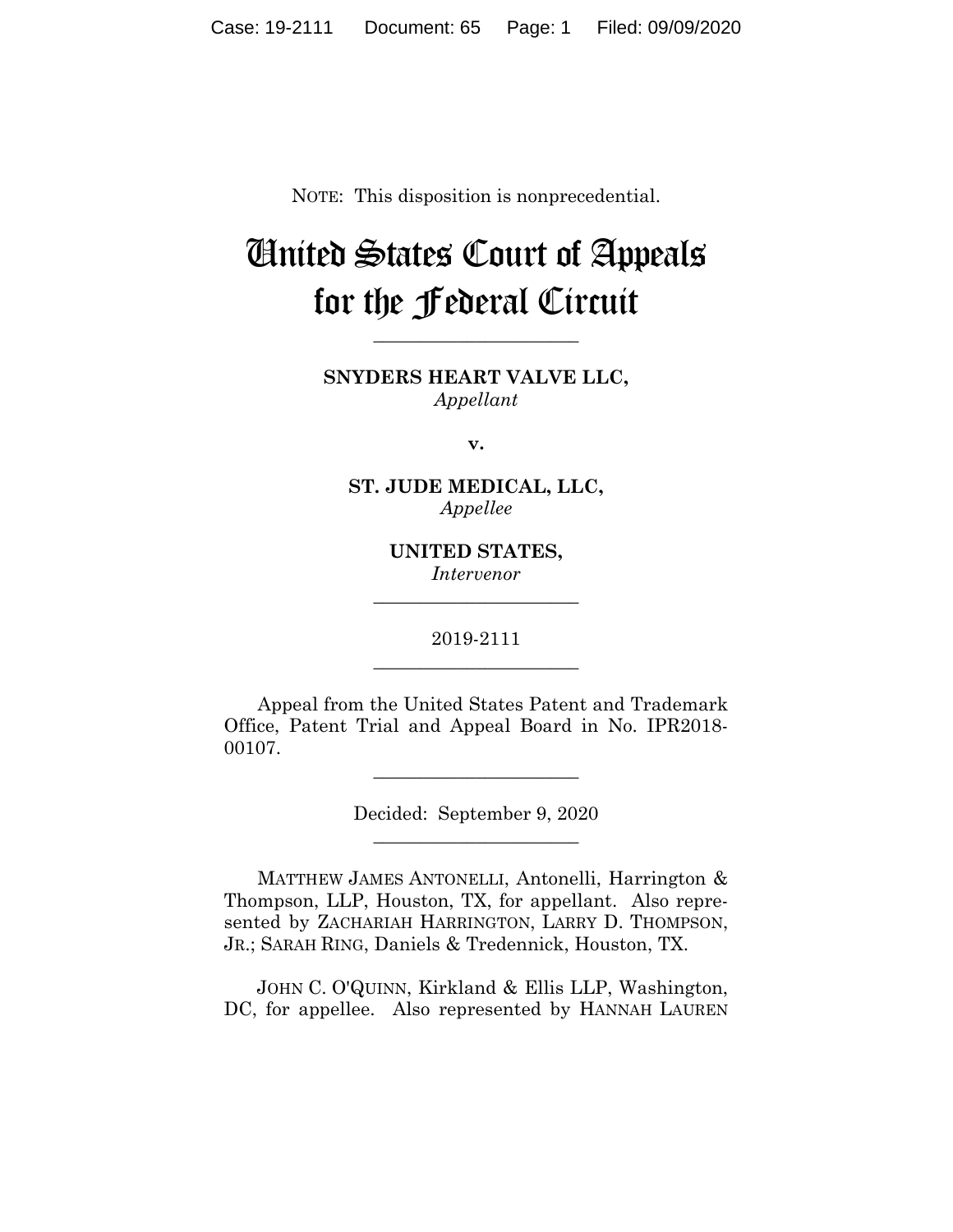2 SNYDERS HEART VALVE LLC v. ST. JUDE MEDICAL, LLC

BEDARD, JASON M. WILCOX; BRYAN SCOTT HALES, KRISTINA NICOLE HENDRICKS, Chicago, IL.

 MELISSA N. PATTERSON, Appellate Staff, Civil Division, United States Department of Justice, Washington, DC, for intervenor. Also represented by COURTNEY DIXON, SCOTT R. MCINTOSH, ETHAN P. DAVIS; THOMAS W. KRAUSE, ROBERT MCBRIDE, FARHEENA YASMEEN RASHEED, Office of the Solicitor, United States Patent and Trademark Office, Alexandria, VA.

Before NEWMAN, O'MALLEY, and TARANTO, *Circuit Judges.*

 $\mathcal{L}_\text{max}$  and  $\mathcal{L}_\text{max}$  and  $\mathcal{L}_\text{max}$  and  $\mathcal{L}_\text{max}$ 

PER CURIAM.

In its opening brief, Snyders Heart Valve LLC ("Snyders") argues that the final written decision of the Patent Trial and Appeal Board ("Board") at issue in this appeal violates the Constitution's Appointments Clause because it was rendered by an unconstitutionally appointed panel of Administrative Patent Judges. Appellant's Br. 14. We decided this issue in *Arthrex, Inc. v. Smith & Nephew, Inc.*, 941 F.3d 1320 (Fed. Cir. 2019).1 Under *Arthrex*, which post-dated the Board's final written

<sup>1</sup> Snyders argues that the *Arthrex* remedy is insufficient because it does not allow for review of the Board's decisions by a superior officer and is inconsistent with Congress's intent that Administrative Patent Judges act independently. Appellant's Br. at 15–16. We do not separately address these argument as we are bound by *Arthrex*. *Arthrex, Inc. v. Smith & Nephew, Inc.*, 941 F.3d 1320, 1338 (Fed. Cir. 2019).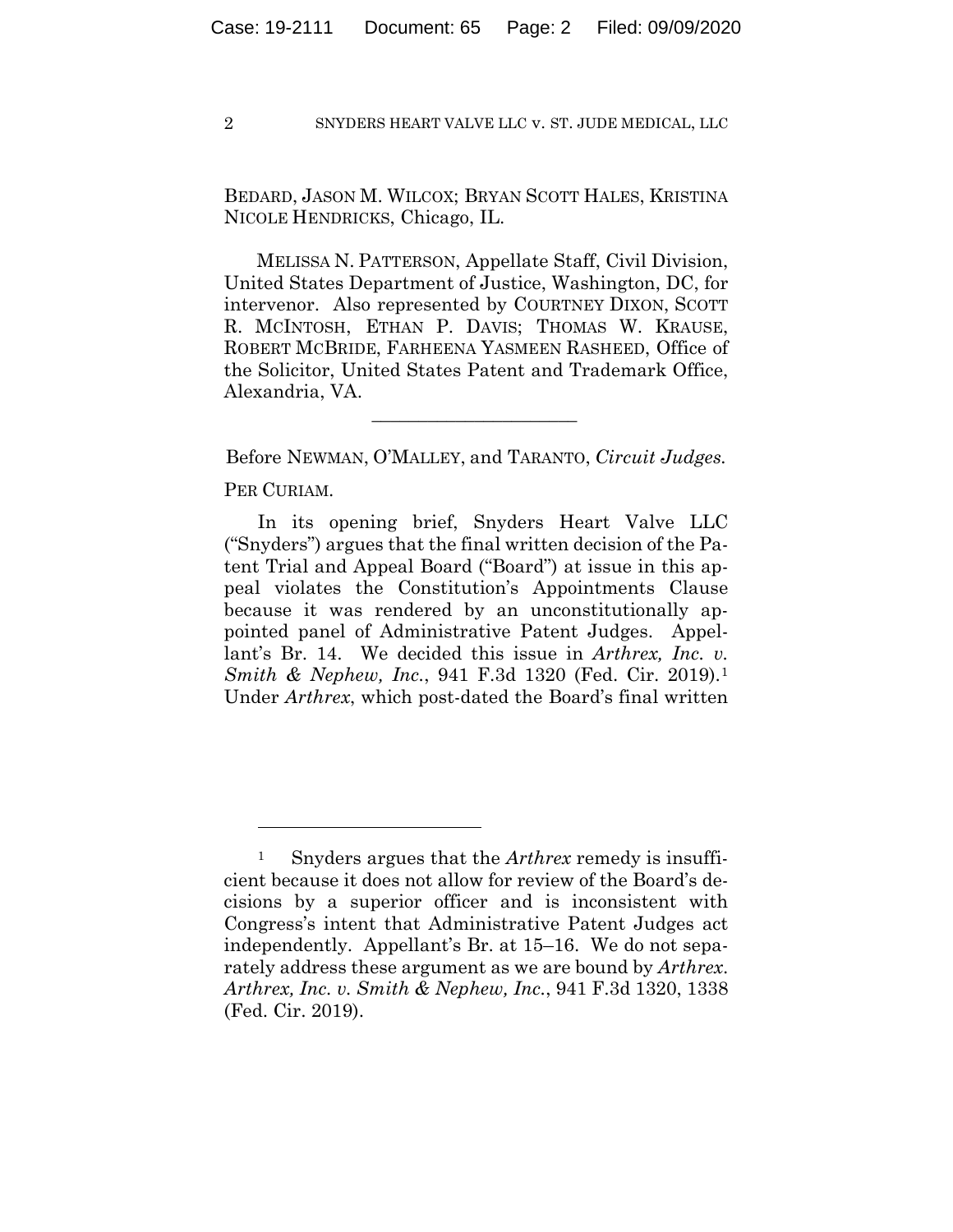## SNYDERS HEART VALVE LLC v. ST. JUDE MEDICAL, LLC 3

decision in this case, Snyders is entitled to vacatur and remand for a hearing before a properly appointed Board.2

Snyders further argues that due to its own unique circumstances it is entitled to greater relief than that afforded to the appellant in *Arthrex*. Appellant's Br. 16–18. In Snyders' case, the Director of the United States Patent and Trademark Office ("USPTO"), Andre Iancu, served as counsel for the Appellee St. Jude Medical LLC ("St. Jude") in a parallel proceeding prior to his appointment as Director. Director Iancu has therefore recused himself from this case. Snyders argues that the Director's conflict should be imputed to *all* USPTO employees and that his recusal should impact the remedy available to Snyders. This argument is without merit. The USPTO's Deputy Director has the authority to step into the shoes of Director in the event of the Director's "incapacity." 35 U.S.C. § 3(b)(1). A conflict requiring recusal qualifies as an "incapacity" within the meaning of the statute. *Cf. In re Grand Jury Investigation*, 916 F.3d 1047, 1055–56 (D.C. Cir. 2019) (discussing, under a similar statutory scheme, the Deputy Attorney General's authority to oversee a case when the Attorney General is recused). The Deputy Director's role sufficiently removes any potential taint of the Director's conflict. We see no reason why, moreover, the Director's lack of participation otherwise impacts the *Arthrex* remedy analysis*.* Accordingly,

<sup>2</sup> St. Jude argues that because Snyders expressly waived its *Arthrex*-based challenge in a companion appeal, Case Nos. 2019-2108, -2109, -2140, we should deem the argument waived in this appeal. Snyders was not obligated to press every argument available to it in a different appeal to maintain its rights in this one. The companion appeal addresses inter partes reviews of a different patent than the one at issue in this appeal. We do not find waiver on this record.